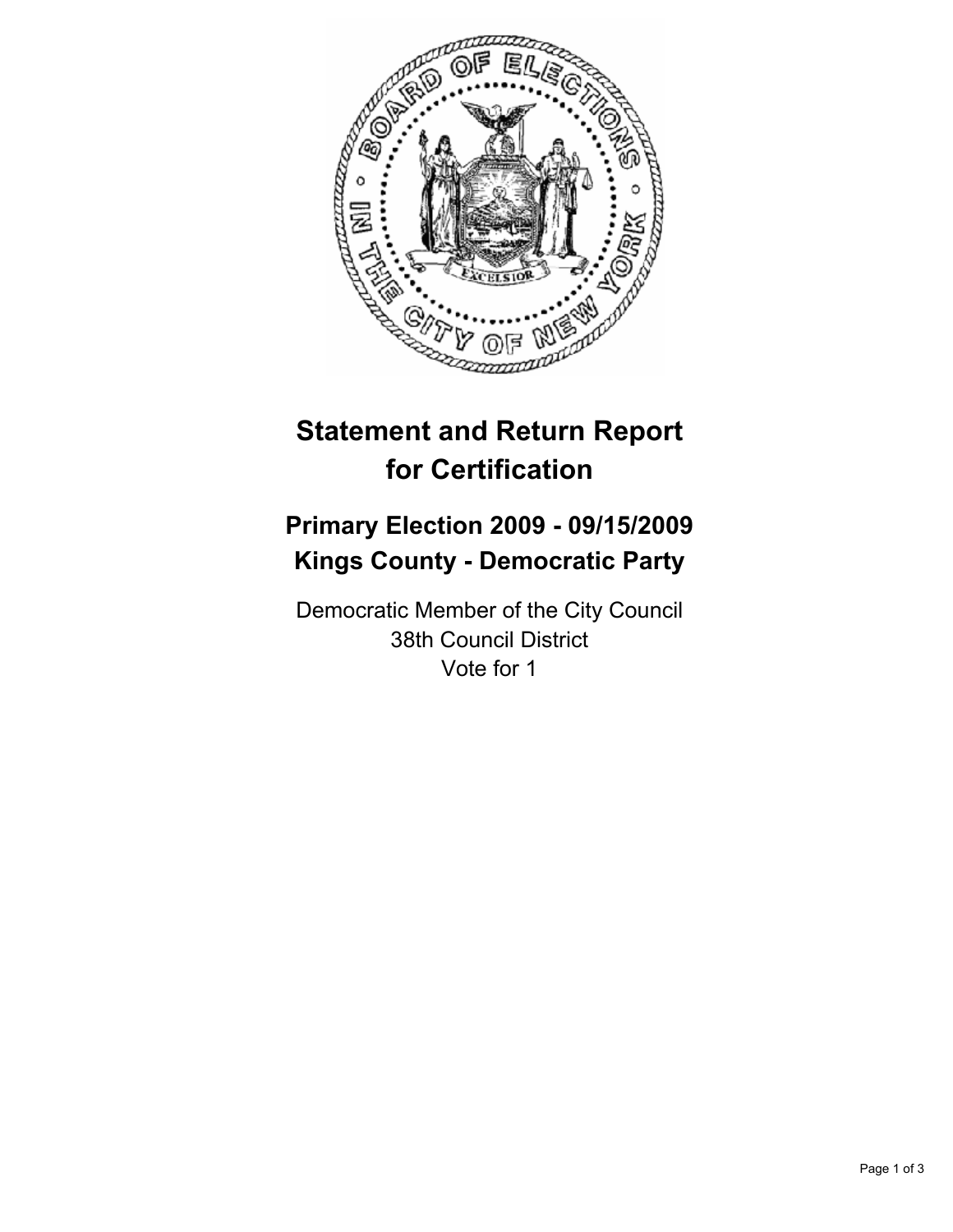

## **Assembly District 44**

| <b>EMERGENCY</b>   |     |
|--------------------|-----|
| ABSENTEE/MILITARY  | 2   |
| AFFIDAVIT          | 4   |
| SARA M GONZALEZ    | 159 |
| ROBINSON IGLESIAS  | 64  |
| <b>Total Votes</b> | 223 |

### **Assembly District 48**

| <b>Total Votes</b> | 223 |
|--------------------|-----|
| ROBINSON IGLESIAS  | 68  |
| SARA M GONZALEZ    | 155 |
| AFFIDAVIT          | 6   |
| ABSENTEE/MILITARY  | 3   |
| <b>EMERGENCY</b>   | 0   |

### **Assembly District 49**

| <b>Total Votes</b>              | 63 |
|---------------------------------|----|
| <b>ISAAC ABRAHAN (WRITE-IN)</b> |    |
| DENNIS MILLER (WRITE-IN)        |    |
| <b>ROBINSON IGLESIAS</b>        | 23 |
| SARA M GONZALEZ                 | 38 |
| <b>AFFIDAVIT</b>                | 3  |
| ABSENTEE/MILITARY               | 6  |
| <b>EMERGENCY</b>                | 0  |

#### **Assembly District 51**

| <b>Total Votes</b> | 2.711 |
|--------------------|-------|
| ROBINSON IGLESIAS  | 1.025 |
| SARA M GONZALEZ    | 1,686 |
| AFFIDAVIT          | 39    |
| ABSENTEE/MILITARY  | 51    |
| <b>EMERGENCY</b>   | 2     |

#### **Assembly District 52**

| <b>Total Votes</b> | 207 |
|--------------------|-----|
| ROBINSON IGLESIAS  | 82  |
| SARA M GONZALEZ    | 125 |
| <b>AFFIDAVIT</b>   | 5   |
| ABSENTEE/MILITARY  | 5   |
| <b>EMERGENCY</b>   | 0   |

#### **Assembly District 60**

| <b>Total Votes</b> | 151 |
|--------------------|-----|
| ROBINSON IGLESIAS  | 43  |
| SARA M GONZALEZ    | 108 |
| AFFIDAVIT          |     |
| ABSENTEE/MILITARY  | 0   |
| <b>EMERGENCY</b>   | 0   |